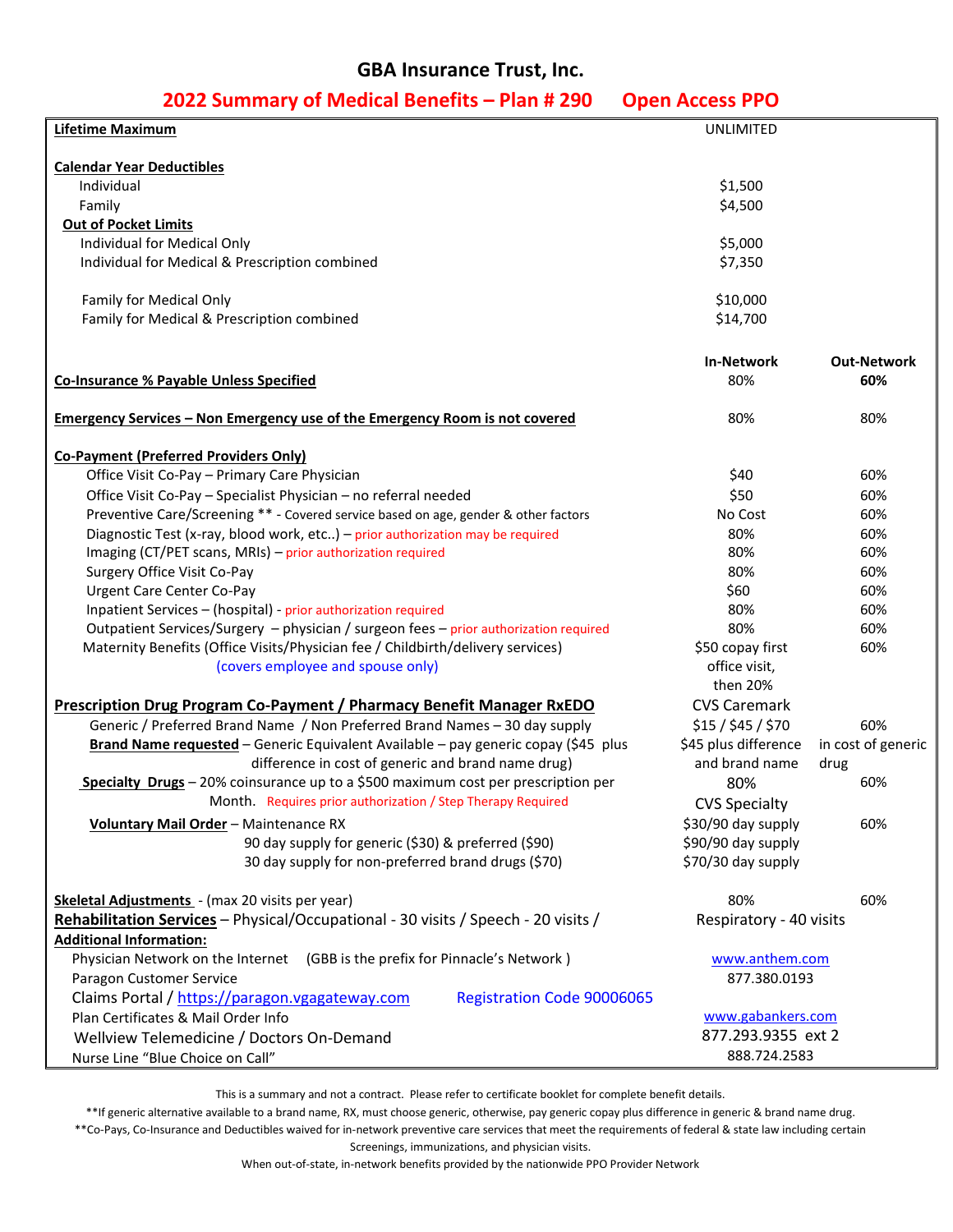**Summary of Benefits and Coverage:** What this Plan Covers & What You Pay For Covered Services **Coverage Period: 01/01/2022-12/31/2022 GBA INSURANCE TRUST : PPO 290 Coverage for: IND, IND+CH, IND+SP, IND+FAM** | **Plan Type: PPO**

**The Summary of Benefits and Coverage (SBC) document will help you choose a health plan. The SBC shows you how you and the plan would**  44 **share the cost for covered health care services. NOTE: Information about the cost of this plan (called the premium) will be provided separately. This is only a summary.** For more information about your coverage, or to get a copy of the complete terms of coverage, visit www.gabankers.com/GBAIT/gbaithome.asp. For general definitions of common terms, such as allowed amount, balance billing, coinsurance, copayment, deductible, provider, or other underlined terms see the Glossary. You can view and download the Glossary at www.healthcare.gov/sbc-glossary/ or call 1-877-380-0193 to request a copy **Important Questions Answers Answers Why This Matters: What is the overall**  Generally, you must pay all of the costs from providers up to the deductible amount before this **\$1,500** /person plan begins to pay. If you have other family members on the plan, each family member must **deductible? \$4,500 /**family meet their own individual deductible until the total amount of deductible expenses paid by all family members meets the overall family deductible. Yes, In-network preventive care, home This plan covers some items and services even if you haven't yet met the deductible amount. **Are there services covered before you meet**  health care, skilled nursing, telemedicine But a <u>copayment or coinsurance </u>may apply. For example, this <u>plan</u> covers certain <u>preventive</u> **your deductible?** (Wellview only), hospice and prescription **services** without cost-sharing and before you meet your deductible. See a list of covered preventive services at https://www.healthcare.gov/coverage/preventive-care- benefits/ drugs. **Are there other**  You don't have to meet deductibles for specific services. **deductibles for specific No services? What is the out-of-pocket** The out-of-pocket limit is the most you could pay in a year for covered services. If you have **\$5,000** per person**/\$10,000** per family **limit for this plan?** other family members in this plan, they have to meet their own out-of-pocket limits until the for medical expenses; **\$7,350** per overall family out-of-pocket limit has been met. person/**\$14,700** family for medical and RX expenses combined. Premiums, balance-billing charges, pre-Even though you pay these expenses, they don't count toward the out–of–pocket limit **What is not included in**  authorization penalties, charges over **the out-of-pocket limit?** maximum allowed amount, products and services plan doesn't cover, cost of brand name drug in excess of generic drug cost **Will you pay less if you**  Yes. See www.anthem.com or call 1-This plan uses a provider network. You will pay less if you use a provider in the plan's network. **use a network provider?** 877-380-0193 for a list of network You will pay the most if you use an out-of-network provider, and you might receive a bill from a providers. provider for the difference between the provider's charge and what your plan pays (balance billing). Be aware, your network provider might use an out-of- network provider for some services (such as lab work). Check with your provider before you get services. **Do you need a referral to**  No No You can see the specialist you choose without a referral . **see a specialist?**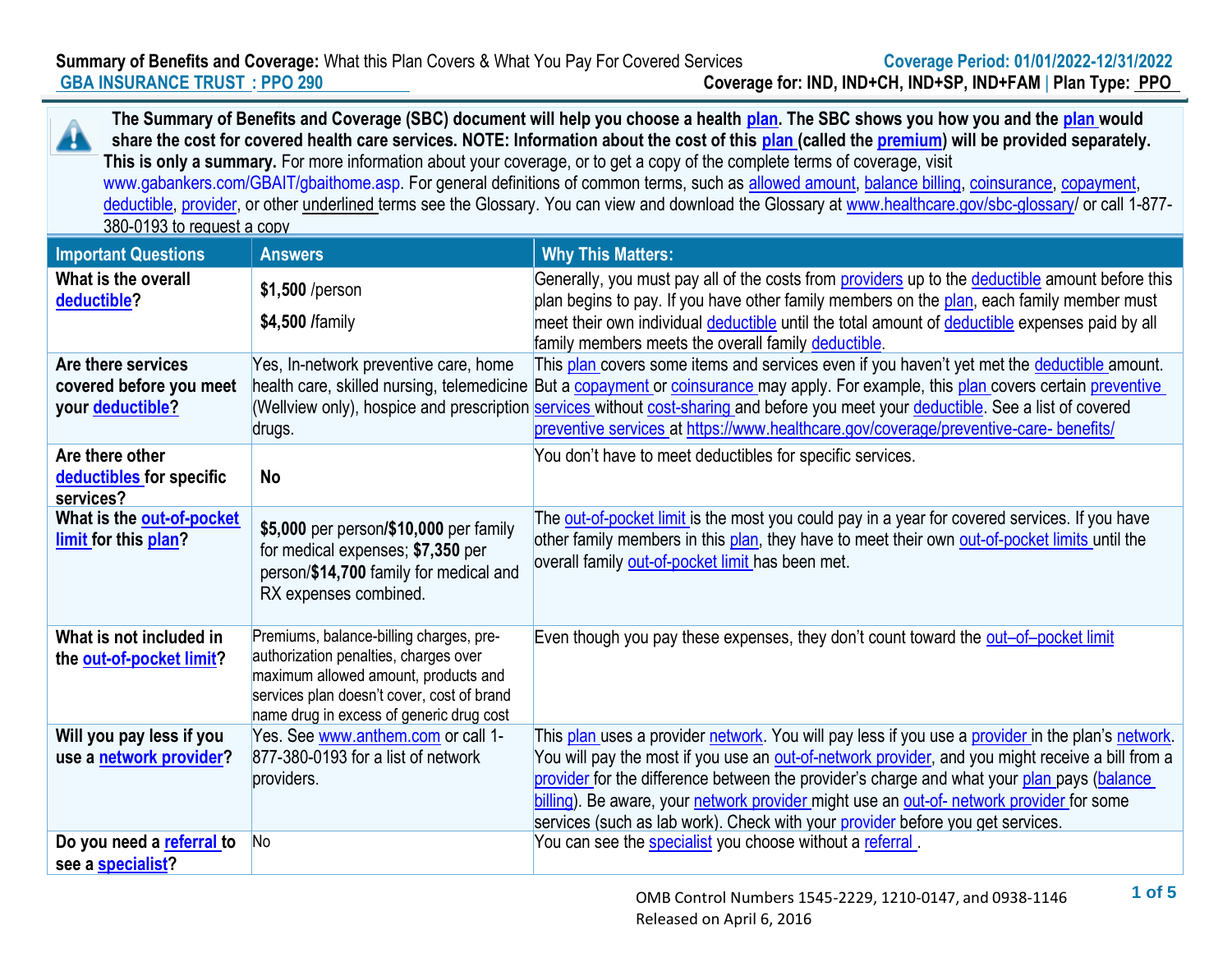All **coinsurance** costs shown in this chart are after your **deductible** has been met, if a **deductible** applies.

| <b>Common</b><br><b>Medical Event</b>                                                | <b>Services You May Need</b>                        | <b>What You Will Pay</b><br><b>Network Provider (You</b><br>will pay the least) | <b>Out-of-Network</b><br><b>Provider (You will</b><br>pay the most)      | <b>Limitations, Exceptions, &amp; Other Important</b><br><b>Information</b>                                                                                                                                                    |
|--------------------------------------------------------------------------------------|-----------------------------------------------------|---------------------------------------------------------------------------------|--------------------------------------------------------------------------|--------------------------------------------------------------------------------------------------------------------------------------------------------------------------------------------------------------------------------|
| If you visit a health                                                                | Primary care visit to treat an<br>injury or illness | \$40 copay/visit                                                                | 40% coinsurance                                                          | None                                                                                                                                                                                                                           |
| care provider's office                                                               | <b>Specialist visit</b>                             | \$50 copay/visit                                                                | 40% coinsurance                                                          | None                                                                                                                                                                                                                           |
| or clinic                                                                            | Preventive care/screening/<br>immunization          | No cost                                                                         | 40% coinsurance; deductible<br>waived for children under 6<br>vears.     | Covered services based on age, gender and other<br>factors. You may have to pay for services that<br>aren't preventive. Ask your provider if the services<br>needed are preventive. Then check what your plan<br>will pay for. |
| If you have a test                                                                   | Diagnostic test (x-ray, blood<br>work)              | 20% coinsurance                                                                 | 40% coinsurance                                                          | Prior authorization may be required under some<br>circumstances                                                                                                                                                                |
|                                                                                      | Imaging (CT/PET scans, MRIs)                        | 20% coinsurance                                                                 | 40% coinsurance                                                          | <b>Prior Authorization required</b>                                                                                                                                                                                            |
| If you need drugs to<br>treat your illness or<br>condition<br>More information about | Generic drugs                                       | Copay per prescription<br>Retail \$15<br>Mail order \$30                        | 40% coinsurance plus<br>difference between charge<br>and negotiated rate | Retail covers up to a 30-day supply.<br>Mail orders cover up to a 90-day supply for generic<br>and preferred brand; 30 days for non-preferred brand<br>drugs.                                                                  |
| prescription drug<br>coverage is available at<br>www.caremark.com.                   | Preferred brand drugs                               | Copay per prescription<br>Retail \$45<br>Mail order \$90                        | 40% coinsurance plus<br>difference between charge<br>and negotiated rate | Maximum benefit for ulcer drugs: \$30<br>Antihistamine \$20                                                                                                                                                                    |
|                                                                                      | Non-preferred brand drugs                           | Copay per prescription<br>Retail \$70<br>Mail order \$70                        | 40% coinsurance plus<br>difference between charge<br>and negotiated rate | When generic equivalent available, member pays<br>brand name copay plus difference in cost of generic<br>and brand name drug.<br>Step therapy required for certain drugs.                                                      |
|                                                                                      | <b>Specialty drugs</b>                              | 20% coinsurance<br>up to \$500 per prescription per<br>month                    | Not covered                                                              | Specialty drugs must be filled by CVS Specialty.<br>Participation in the PrudentRx Copay Program will<br>determine what you will pay. Step therapy required<br>for certain drugs.                                              |
| If you have outpatient<br>surgery                                                    | Facility fee (e.g., ambulatory<br>surgery center)   | 20% coinsurance                                                                 | 40% coinsurance                                                          | Prior authorization required                                                                                                                                                                                                   |
|                                                                                      | Physician/surgeon fees                              | 20% coinsurance                                                                 | 40% coinsurance                                                          | Prior authorization required                                                                                                                                                                                                   |
| If you need immediate                                                                | <b>Emergency room care</b>                          | 20% coinsurance                                                                 | 20% coinsurance                                                          | Not covered if not a medical emergency.                                                                                                                                                                                        |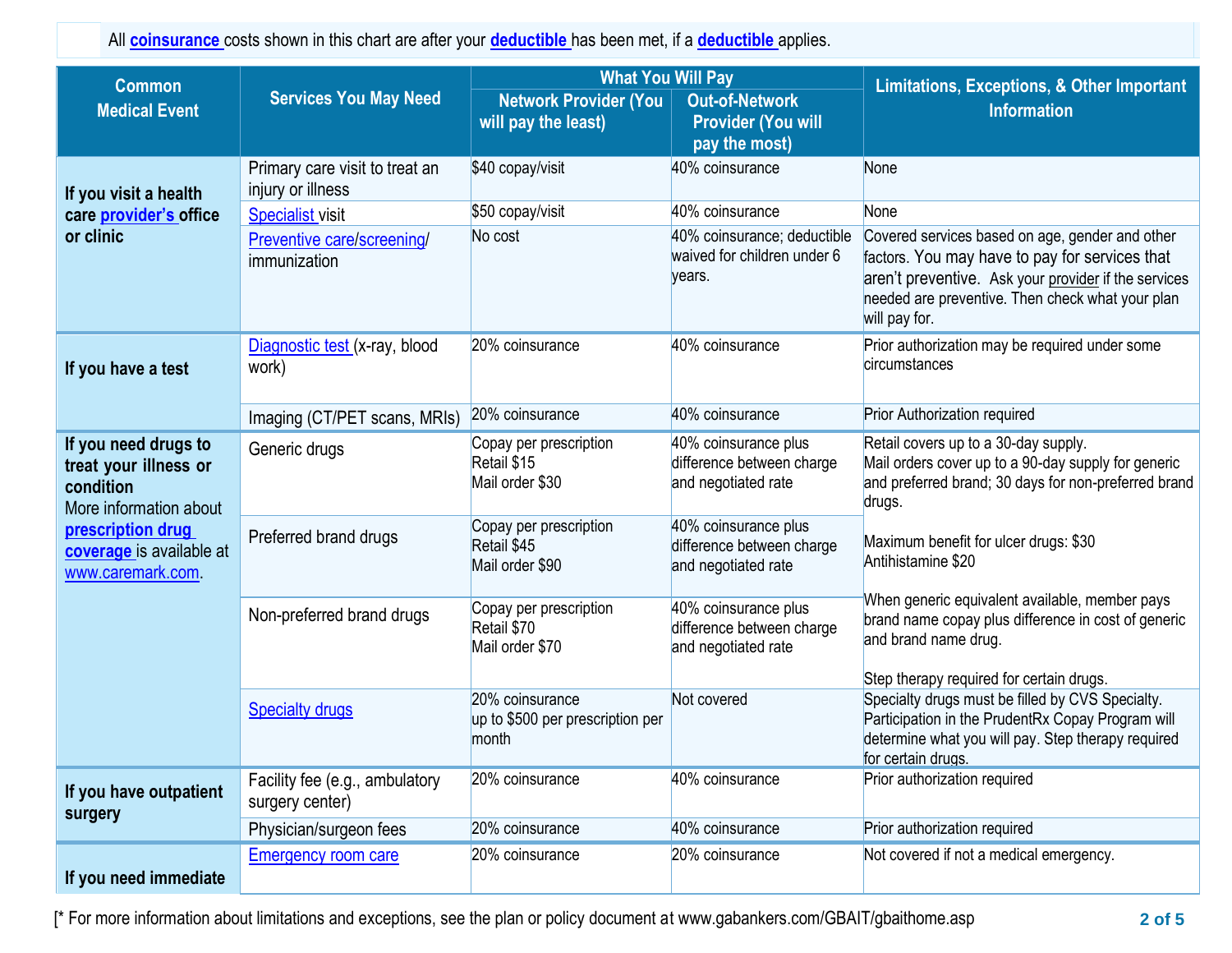| medical attention                                                | <b>Emergency medical</b><br>transportation   | 20% coinsurance                                                                                  | 20% coinsurance                      | Not covered if not a medical emergency.                                                                                                                                                                                                                   |
|------------------------------------------------------------------|----------------------------------------------|--------------------------------------------------------------------------------------------------|--------------------------------------|-----------------------------------------------------------------------------------------------------------------------------------------------------------------------------------------------------------------------------------------------------------|
|                                                                  | <b>Urgent care</b>                           | \$60 copay/visit                                                                                 | 40% coinsurance                      | None                                                                                                                                                                                                                                                      |
| If you have a hospital<br>stay                                   | Facility fee (e.g., hospital room)           | 20% coinsurance                                                                                  | 40% coinsurance                      | Prior authorization required.                                                                                                                                                                                                                             |
|                                                                  | Physician/surgeon fees                       | 20% coinsurance                                                                                  | 40% coinsurance                      | Prior authorization required.                                                                                                                                                                                                                             |
| If you need mental<br>health, behavioral<br>health, or substance | <b>Outpatient services</b>                   | \$40 copay/ office visit and 20% 40% coinsurance<br>coinsurance for other outpatient<br>services |                                      | Some outpatient services require prior authorization.                                                                                                                                                                                                     |
| abuse services                                                   | Inpatient services                           | 20% coinsurance                                                                                  | 40% coinsurance                      | Prior authorization required.                                                                                                                                                                                                                             |
| If you are pregnant                                              | Office visits                                | \$50 copay first office visit, then 40% coinsurance<br>20% coinsurance                           |                                      | Not covered for dependents other than the spouse                                                                                                                                                                                                          |
|                                                                  | Childbirth/delivery professional<br>services | 20% coinsurance                                                                                  | 40% coinsurance                      | except as provided in preventive care. Cost sharing<br>does not apply for preventive services. Maternity care<br>may include tests and services described elsewhere                                                                                       |
|                                                                  | Childbirth/delivery facility<br>services     | 20% coinsurance                                                                                  | 40% coinsurance                      | in the SBC                                                                                                                                                                                                                                                |
| If you need help<br>recovering or have                           | Home health care                             | No cost for first 15 visits per<br>calendar year, then 20%<br>coinsurance, deductible waived     | 40% coinsurance<br>Deductible waived | Maximum visits: 40 per calendar year.<br>Prior authorization required.                                                                                                                                                                                    |
| other special health<br>needs                                    | <b>Rehabilitation services</b>               | 20% coinsurance                                                                                  | 40% coinsurance                      | Cardiac and pulmonary rehab requires prior<br>authorization and individual case management.<br>Maximum visits: 30 per calendar year for physical and<br>occupational therapy and skeletal adjustment,<br>combined; 20 visits per year for speech therapy; |
|                                                                  | <b>Habilitation services</b>                 | 20% coinsurance                                                                                  | 40% coinsurance                      | Generally, not covered. Benefits only for certain<br>severe developmental delay.                                                                                                                                                                          |
|                                                                  | <b>Skilled nursing care</b>                  | No cost for first 10 days per<br>calendar year, then 20%<br>coinsurance, deductible waived       | 40% coinsurance<br>Deductible waived | Maximum days: 60 per calendar year.<br>Prior authorization required                                                                                                                                                                                       |
|                                                                  | Durable medical equipment                    | 20% coinsurance                                                                                  | 40% coinsurance                      | Prior authorization required                                                                                                                                                                                                                              |
|                                                                  | <b>Hospice services</b>                      | No cost                                                                                          | 40% coinsurance<br>Deductible waived | Prior authorization required                                                                                                                                                                                                                              |
|                                                                  | Children's eye exam                          | Not covered                                                                                      | Not covered                          | Annual screening covered under preventive care.                                                                                                                                                                                                           |
| If your child needs                                              | Children's glasses                           | Not covered                                                                                      | Not covered                          |                                                                                                                                                                                                                                                           |
| dental or eye care                                               | Children's dental check-up                   | Not covered                                                                                      | Not covered                          |                                                                                                                                                                                                                                                           |

[\* For more information about limitations and exceptions, see the plan or policy document at www.gabankers.com/GBAIT/gbaithome.asp **3 of 5**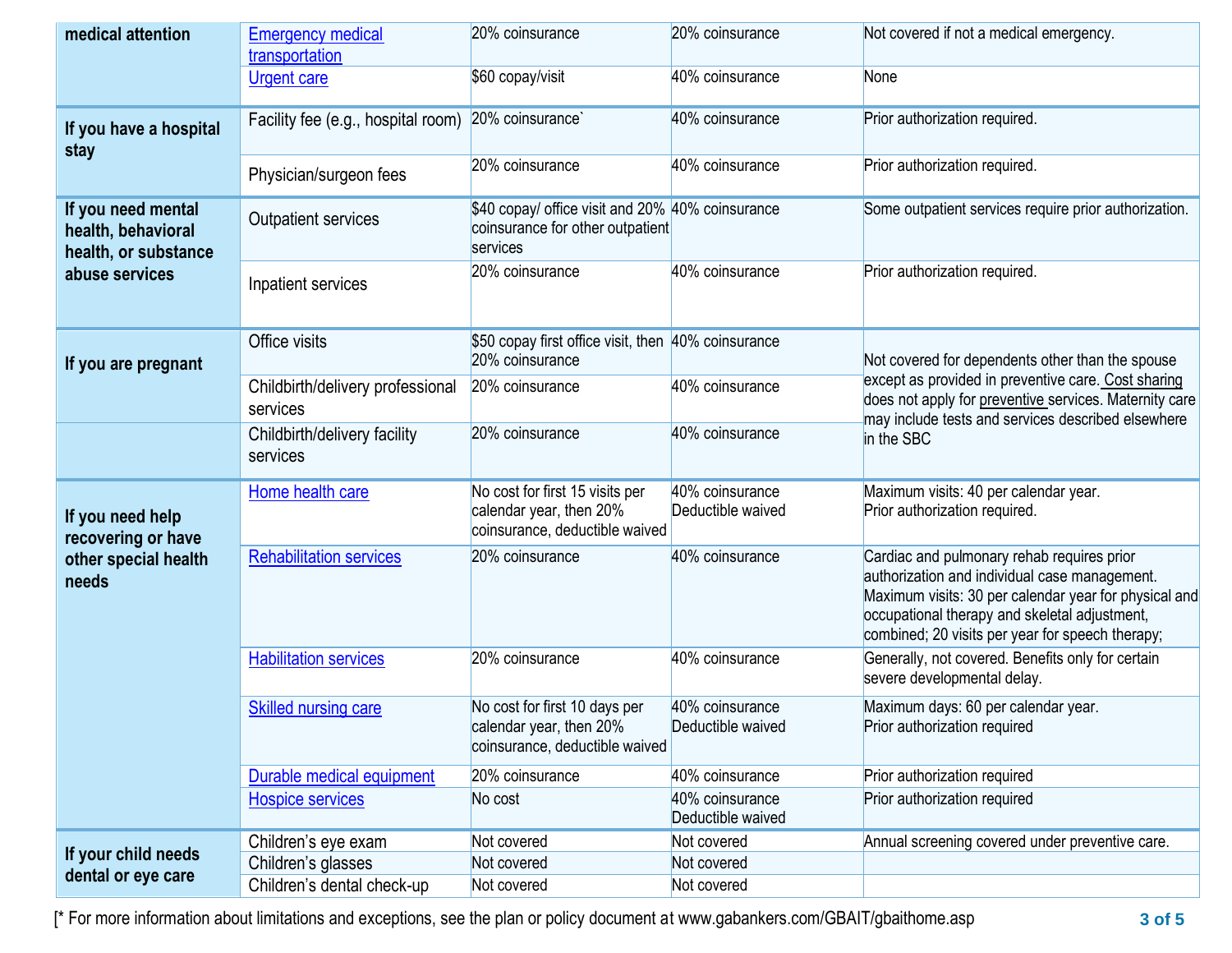| <b>Excluded Services &amp; Other Covered Services:</b>                                                                           |                                                                                                                                                  |                                                                                                                                         |
|----------------------------------------------------------------------------------------------------------------------------------|--------------------------------------------------------------------------------------------------------------------------------------------------|-----------------------------------------------------------------------------------------------------------------------------------------|
|                                                                                                                                  | Services Your Plan Generally Does NOT Cover (Check your policy or plan document for more information and a list of any other excluded services.) |                                                                                                                                         |
| • Acupuncture (if prescribed for rehabilitation<br>purposes)<br>• Bariatric surgery<br>•Cosmetic surgery<br>•Dental Care (Adult) | • Habilitative Care<br>• Hearing Aid<br>• Infertility Treatment<br>• Long-term care                                                              | •Non-emergency care when traveling outside<br>the U.S. unless prior authorization obtained<br>• Routine eye care<br>• Routine foot care |
|                                                                                                                                  | Other Covered Services (Limitations may apply to these services. This isn't a complete list. Please see your plan document.)                     |                                                                                                                                         |
| • Chiropractic care, limit 20 visits per<br>year combined with physical and<br>occupational therapy                              | • Private Duty Nursing when ICU or CCU<br>is not available                                                                                       | • Weight loss Programs, limited to<br><b>Specialized Solutions Programs</b>                                                             |

Your Rights to Continue Coverage: There are agencies that can help if you want to continue your coverage after it ends. The contact information for those agencies is: Dept. of Labor Employee Benefits Security Administration at 1-866-444-EBSA (3272) or www.dol.gov/ebsa/healthreform. Other coverage options may be available to you too, including buying individual insurance coverage through the Health Insurance Marketplace. For more information about the Marketplace, visit www.HealthCare.gov or call 1-800-318-2596.

Your Grievance and Appeals Rights: There are agencies that can help if you have a complaint against your plan for a denial of a claim. This complaint is called a grievance or appeal. For more information about your rights, look at the explanation of benefits you will receive for that medical claim. Your plan documents also provide complete information to submit a claim, appeal, or a grievance for any reason to your plan. For more information about your rights, this notice, or assistance, contact: Paragon Benefits, Inc. at 1-800-277-9218 or the U.S. Department of Labor, Employee Benefits Security Administration at 1-866-444-3272 or www.dol.gov/ebsa/heathreform. .

#### **Does this plan provide Minimum Essential Coverage?** Yes

If you don't have Minimum Essential Coverage for a month under this plan or under other coverage, you'll have to make a payment when you file your tax return unless you qualify for an exemption from the requirement that you have health coverage for that month.

#### **Does this plan meet the Minimum Value Standards?** Yes

If your plan doesn't meet the Minimum Value Standards, you may be eligible for a premium tax credit to help you pay for a plan through the Marketplace.

#### **Language Access Services:**

Spanish (Español): Para obtener asistencia en Español, llame al 1-800-277-9218 Tagalog (Tagalog): Kung kailangan ninyo ang tulong sa Tagalog tumawag sa 1-800-277-9218 Chinese (中文): 如果需要中文的帮助,请拨打这个号码 1-800-277-9218

Navajo (Dine): Dinek'ehgo shika at'ohwol ninisingo, kwiijigo holne' 1-800-277-9218

––––––––––––––––––––––*To see examples of how this plan might cover costs for a sample medical situation, see the next section.–––––––––––*–––––––––––